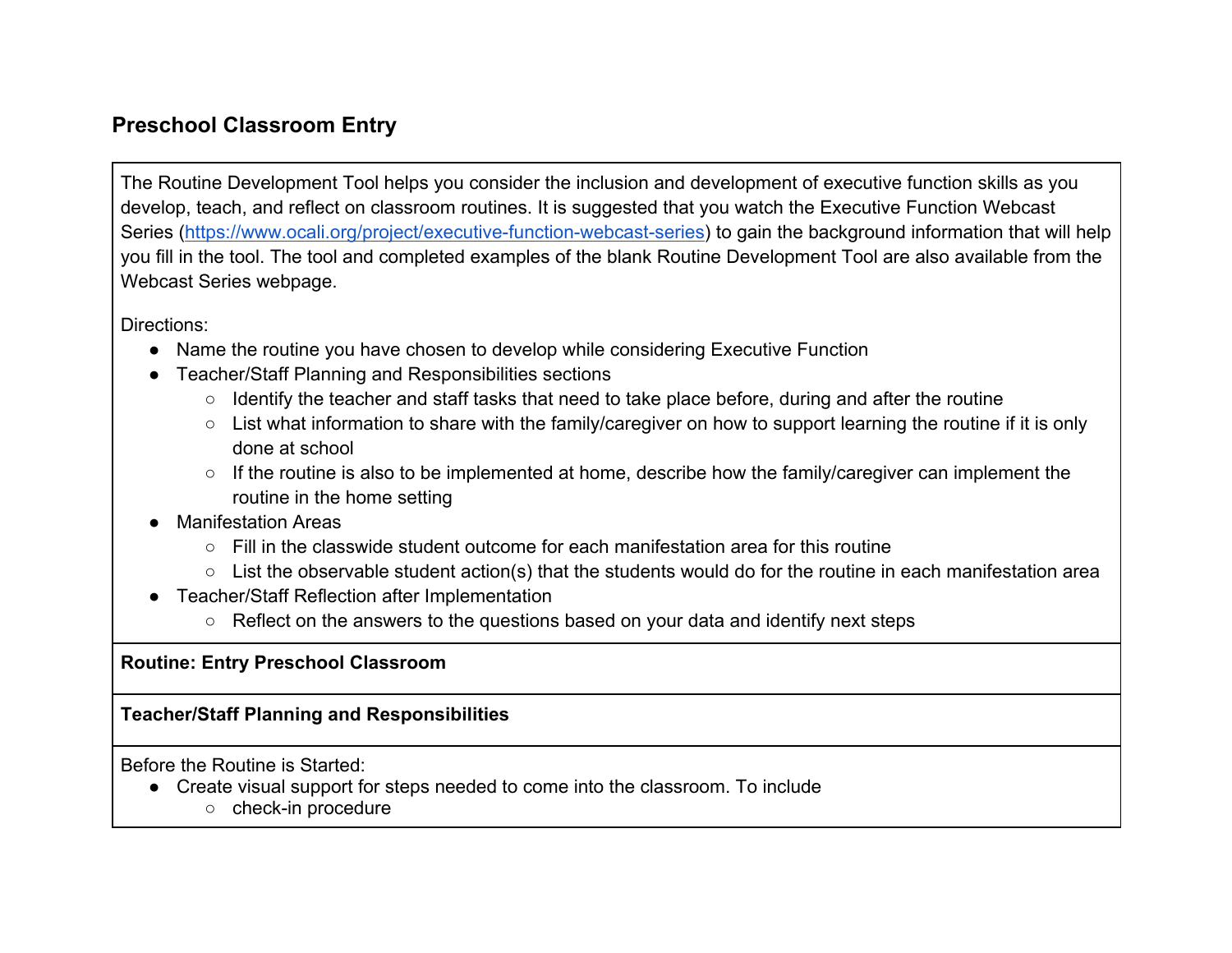- where to hang up coat/backpack
- where to go in the classroom before classroom activities start
- Prepare a basket of sensory items
- Instruct staff on how to use visual supports for both entering the classroom and completing the morning routine with students
- Develop a data collection form
- Teach staff how to collect data
- Share visual support routine with parents who bring students to the room. This would include student/family specific scenarios
	- Families who bring their child to school
		- Getting out of the car to office; school staff takes student to classroom
		- Getting out of the car then to classroom
	- Students who ride the bus to school: school staff takes student to classroom

During the Routine:

- Help students choose a sensory item (if needed) from sensory basket items
- Utilize the visual support and appropriate prompt hierarchy to guide students through entry routine
- Provide prompting based on the prompt hierarchy (as needed) to assist with check-in
- Use visual support to guide students to assigned location in the classroom
- Collect data on how long students took to complete both coming into the classroom and check-in procedure
- If staff is supporting the students, observe how the staff uses supports with students for both entry in the classroom and completing classroom routine
- Staff collects data to identify each step students complete with appropriate prompt hierarchy
- Take data on students use of entry materials
- Observe staff using visual supports and appropriate prompt hierarchy

After the Routine is Completed:

- Provide reinforcement for both coming into the classroom and completing the routine
- Compile and review student data
- Meet with staff to review student progress
- Discuss with staff how they are using visual supports and prompt hierarchy

Family/Caregiver Guide to Support Routine at Home: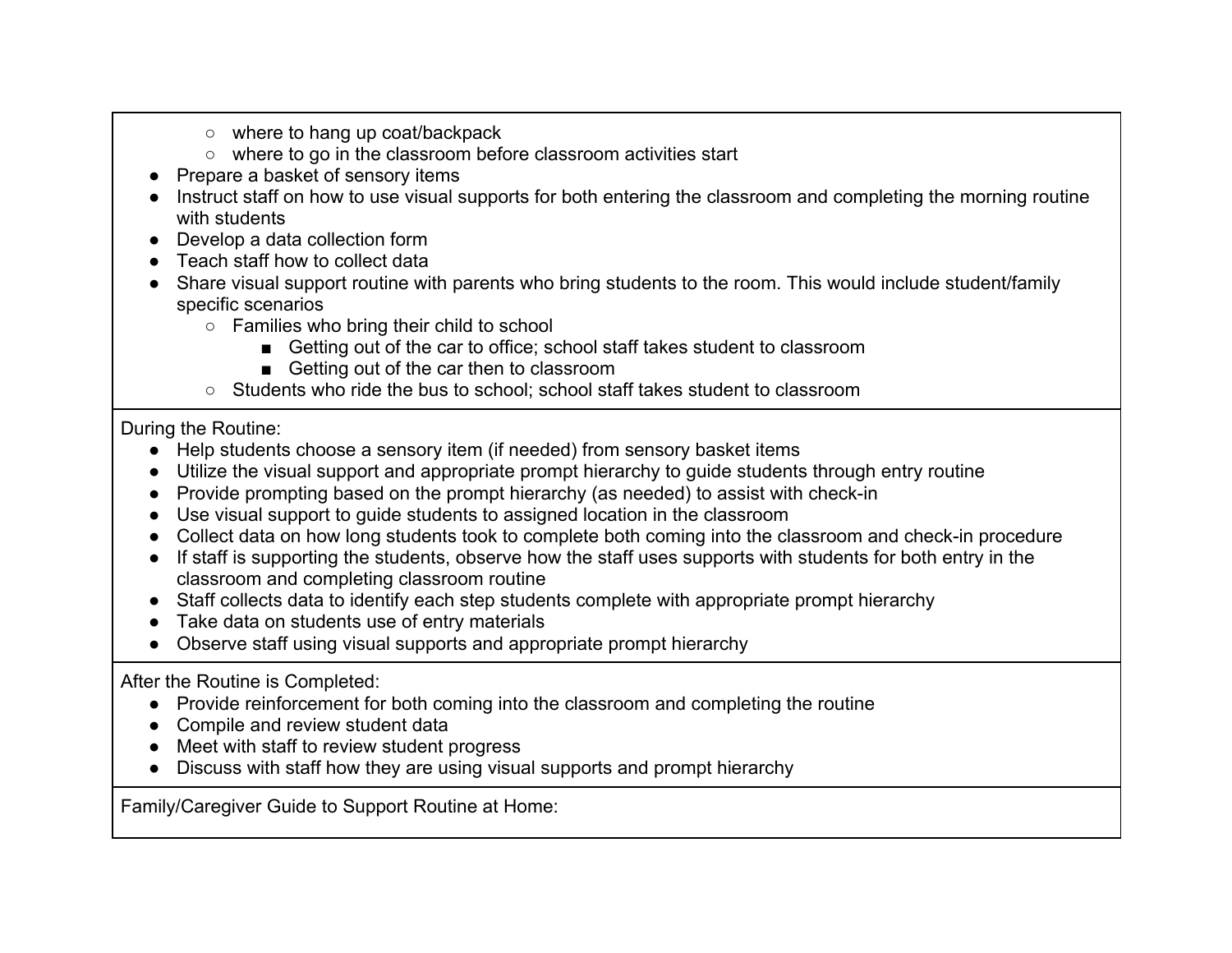- Provide a monthly calendar that identifies school and non-school days
- Try to follow a morning wake up and get ready for school routine
- Provide a visual support that shows the going to school routine
	- For example:
		- Get dressed
		- Eat breakfast
		- Get on bus or car
		- Ride on bus or car to school
		- Get off bus or out of car
		- Walk with person (could be parent or paraprofessional) to school building
		- Open door and go into the school building
- If riding bus, try to review the visual support showing entry to the classroom routine before child gets on the bus
- If being brought to school by family member, remember to review the visual support showing entry to the classroom routine before entering the school

| <b>Manifestation Areas</b>                                                                                                                                                               | <b>Observable Student Action(s)</b>                                                                                                                                                                                                                                                                                                                          |
|------------------------------------------------------------------------------------------------------------------------------------------------------------------------------------------|--------------------------------------------------------------------------------------------------------------------------------------------------------------------------------------------------------------------------------------------------------------------------------------------------------------------------------------------------------------|
| <b>Self-Management:</b> Taking responsibility for your own<br>behavior, actions and well-being<br><b>Classwide Student Outcome: Increase students</b><br>independence with entry routine | <b>Observable Student Actions for Self-Management:</b><br>Look at visual support before coming into the<br>$\bullet$<br>classroom or after coming into the school building<br>Use a sensory support provided (if needed)<br>$\bullet$<br>Complete the entry routine as independently as<br>possible<br>Go to assigned location in the classroom<br>$\bullet$ |
| <b>Time Management:</b> Ability to use time effectively and<br>productively<br>Classwide Student Outcome: Complete the entry routine in<br>a timely fashion                              | <b>Observable Student Actions for Time Management:</b><br>Students efficiency when entering the classroom improves<br>by using visual support and/or sensory support as<br>demonstrated by whole class data collection                                                                                                                                       |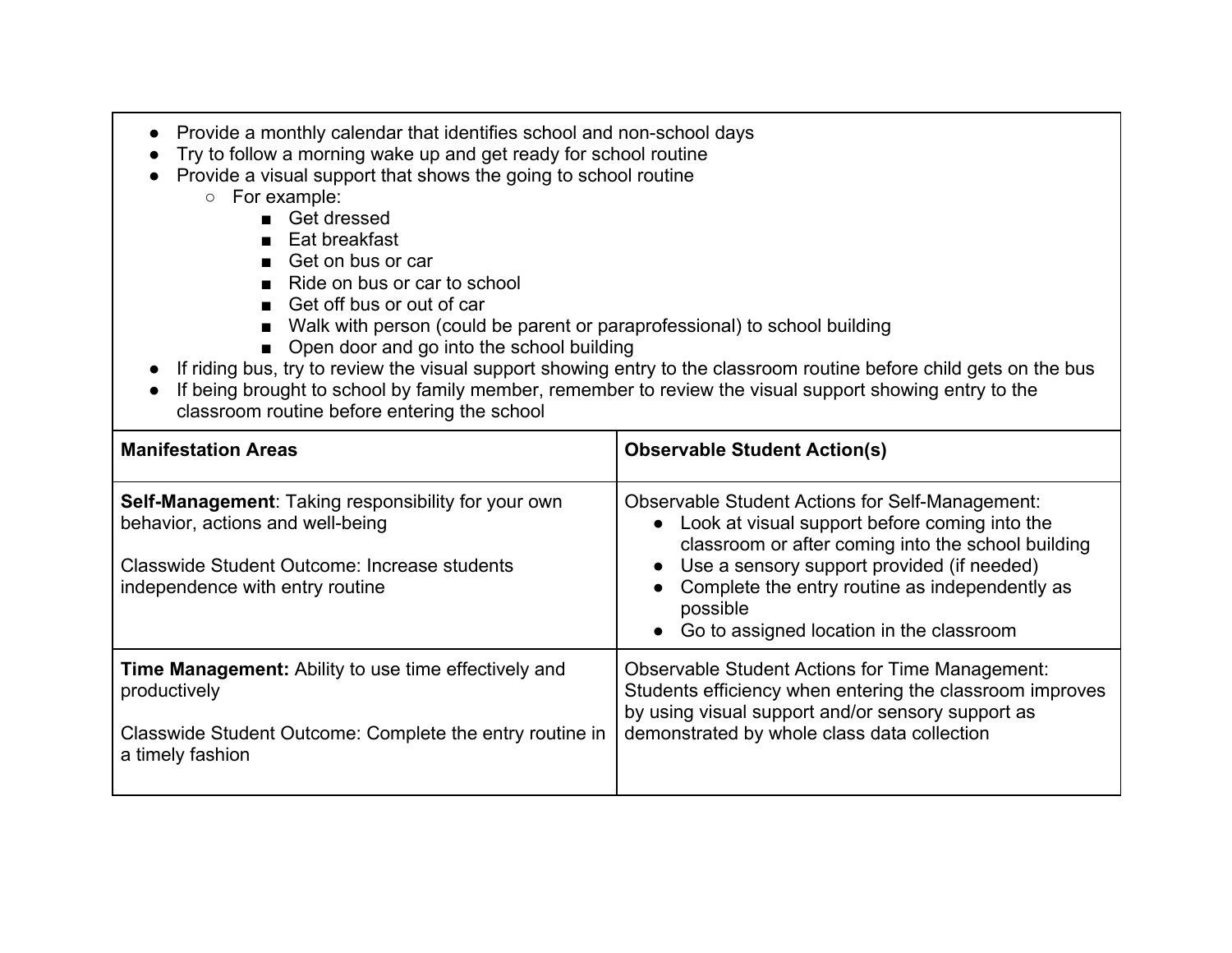| Information Management: Ability to acquire, retain and<br>use information<br>Classwide Student Outcome: Students are able to use the<br>visual supports as presented to complete the entry routine                                                                                                                                                                                                                                  | <b>Observable Student Actions for Information Management:</b><br>Students are observed completing the entry routine using<br>visual support and/or sensory item as needed<br>demonstrated by whole class data                                                                                                                                                                                                                                                                                                              |
|-------------------------------------------------------------------------------------------------------------------------------------------------------------------------------------------------------------------------------------------------------------------------------------------------------------------------------------------------------------------------------------------------------------------------------------|----------------------------------------------------------------------------------------------------------------------------------------------------------------------------------------------------------------------------------------------------------------------------------------------------------------------------------------------------------------------------------------------------------------------------------------------------------------------------------------------------------------------------|
| Materials Management: Ability to manage the "stuff" of<br>school or preschool<br>Classwide Student Outcome: Students are able to<br>independently handle the materials involved in the entry<br>routine                                                                                                                                                                                                                             | <b>Observable Student Actions for Materials Management:</b><br>• Students learn to follow and use visual supports<br>and/or sensory item to:<br>$\circ$ Walk in the classroom<br>Take off and hang up coat (depending on<br>$\circlearrowright$<br>weather)<br>Hang up backpack<br>○ Remove items from backpack and put in<br>specific location<br>○ Learn check-in procedure using name stamp<br>○ Follow schedule to go to first activity<br>Students operate closures, open/close lockers,<br>utilize hooks for hanging |
| <b>Teacher/Staff Reflection after Implementation</b>                                                                                                                                                                                                                                                                                                                                                                                |                                                                                                                                                                                                                                                                                                                                                                                                                                                                                                                            |
| Which Observable Student Actions are happening and/or not happening according to the data?<br>• 70% of students are independently completing the entry into the classroom routine<br>85% of students are able to sign in<br>15% of students continue to need assistance to remove items from backpack and put information in the specific<br>$\bullet$<br>location<br>15% of students need verbal reminders to go to first activity |                                                                                                                                                                                                                                                                                                                                                                                                                                                                                                                            |
| What's working? What's not working? What needs to change based on data collection?<br>Almost all students look at the visual support as a reminder of what to do when entering the classroom<br>$\bullet$<br>Need to continue working with some students on opening backpacks with zippers                                                                                                                                          |                                                                                                                                                                                                                                                                                                                                                                                                                                                                                                                            |